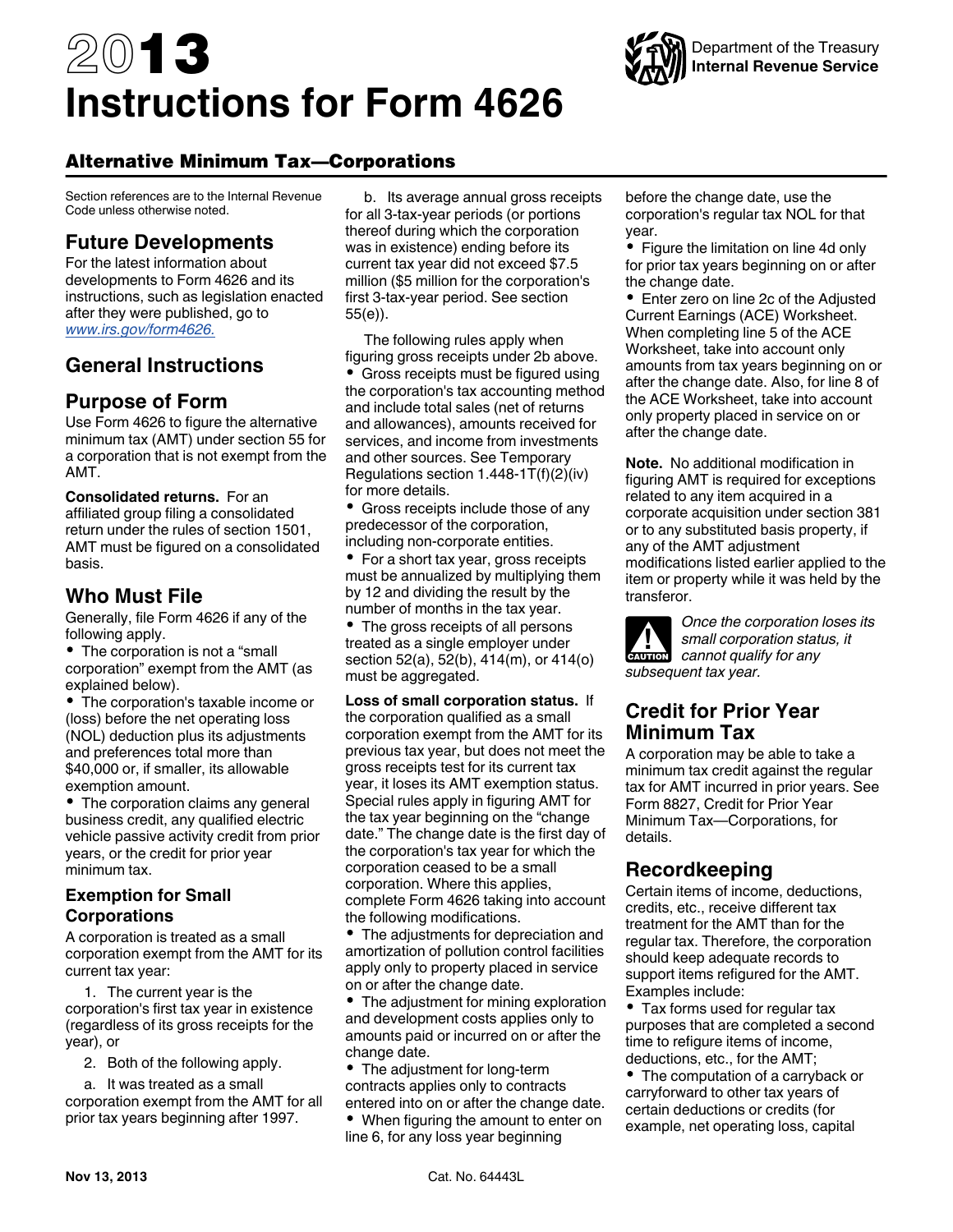loss, and foreign tax credit) if the AMT amount is different from the regular tax amount;

• The computation of a carryforward of a passive loss or tax shelter farm activity loss if the AMT amount is different from the regular tax amount; and

A "running balance" of the excess of the corporation's total increases in alternative minimum taxable income (AMTI) from prior year adjusted current earnings (ACE) adjustments over the total reductions in AMTI from prior year ACE adjustments (see the instructions for line 4d).

# **Short Period Return**

If the corporation is filing for a period of less than 12 months, AMTI must be annualized and the tentative minimum tax prorated based on the number of months in the short period. Complete Form 4626 as follows.

1. Complete lines 1 through 6 in the normal manner. Subtract line 6 from line 5 to figure AMTI for the short period, but do not enter it on line 7.

2. Multiply AMTI for the short period by 12. Divide the result by the number of months in the short period. Enter this result on line 7 and write "Sec. 443(d) (1)" on the dotted line to the left of the entry space.

3. Complete lines 8 through 11.

4. Subtract line 11 from line 10. Multiply the result by the number of months in the short period and divide that result by 12. Enter the final result on line 12 and write "Sec. 443(d)(2)" on the dotted line to the left of the entry space.

5. Complete the rest of the form in the normal manner.

## **Allocating Differently Treated Items Between Certain Entities and Their Investors**

For a regulated investment company, a real estate investment trust, or a common trust fund, see section 59(d) for details on allocating certain differently treated items between the entity and its investors.

# **Optional Write-Off for Certain Expenditures**

There is no AMT adjustment for the following items if the corporation elects to deduct them ratably over the period of time shown for the regular tax.

Circulation expenditures (personal holding companies only)—3 years.

- Mining exploration and development costs—10 years.
- Intangible drilling costs—60 months.

See section 59(e) for more details.

## **Specific Instructions**

## **Line 1. Taxable Income or (Loss) Before Net Operating Loss Deduction**

Enter the corporation's taxable income or (loss) before the NOL deduction, after the special deductions, and without regard to any excess inclusion (for example, if filing Form 1120, subtract line 29b from line 28 of that form).

## **Line 2. Adjustments and Preferences**

*To avoid duplication, do not include any AMT adjustment or*  **preference taken into account**<br> **preference taken into account** *on line 2i, 2j, 2k, or 2o in the amounts to be entered on any other line of this form.*

### **Line 2a. Depreciation of Post-1986 Property**

#### **What Adjustments Are Not Included As Depreciation Adjustments?**

Do not make a depreciation adjustment on line 2a for:

- A tax shelter farm activity. Take this adjustment into account on line 2i.
- Passive activities. Take this adjustment into account on line 2j.

 $\bullet$ An activity for which the corporation is not at risk, or income or loss from a partnership interest, or stock in an S corporation if the basis limitations apply. Take this adjustment into account on line 2k.

### **What Depreciation Must Be Refigured for the AMT?**

Generally, the corporation must refigure depreciation for the AMT, including depreciation allocable to inventory costs, for the following.

• Property placed in service after 1998 depreciated for the regular tax using the 200% declining balance method (generally 3-, 5-, 7-, or 10-year property under the modified accelerated cost recovery system (MACRS)), except for qualified property eligible for the special depreciation allowance.

• Section 1250 property placed in service after 1998 that is not depreciated for the regular tax using the straight line method.

• Tangible property placed in service after 1986 and before 1999. (If the transitional election was made under section 203(a)(1)(B) of the Tax Reform Act of 1986, this rule applies to property placed in service after July 31, 1986.)

#### **What Depreciation Is Not Refigured for the AMT?**

Do not refigure depreciation for the AMT for the following.

• Residential rental property placed in service after 1998.

Nonresidential real property with a class life of 27.5 years or more (generally, a building and its structural components) placed in service after 1998 that is depreciated for the regular tax using the straight line method.

• Other section 1250 property placed in service after 1998 that is depreciated for the regular tax using the straight line method.

• Property (other than section 1250 property) placed in service after 1998 that is depreciated for the regular tax using the 150% declining balance method or the straight line method.

• Property for which the corporation elected to use the alternative depreciation system (ADS) for the regular tax.

• Any qualified property eligible for a special depreciation allowance if the depreciable basis of the property for the AMT is the same as for the regular tax. In addition, no adjustment is required for any depreciation figured on the remaining basis of the qualified property. However, if an election is in effect to not have the special allowance apply, the corporation must refigure depreciation for the AMT.

Any part of the cost of any property that the corporation elected to expense under section 179. The reduction to the depreciable basis of section 179 property by the amount of the section 179 expense deduction is the same for the regular tax and the AMT.

• Certain public utility property (if a normalization method of accounting is not used), motion picture films and video tape, sound recordings, and property that the corporation elects to exclude from MACRS by using a depreciation method that is not based on a term of years, such as the unit-of-production method.

• Any qualified Indian reservation property. See section 168(j)(3).

Any natural gas gathering line (as defined in section 168(i)(17)) placed in service after April 11, 2005, the original use of which begins with the corporation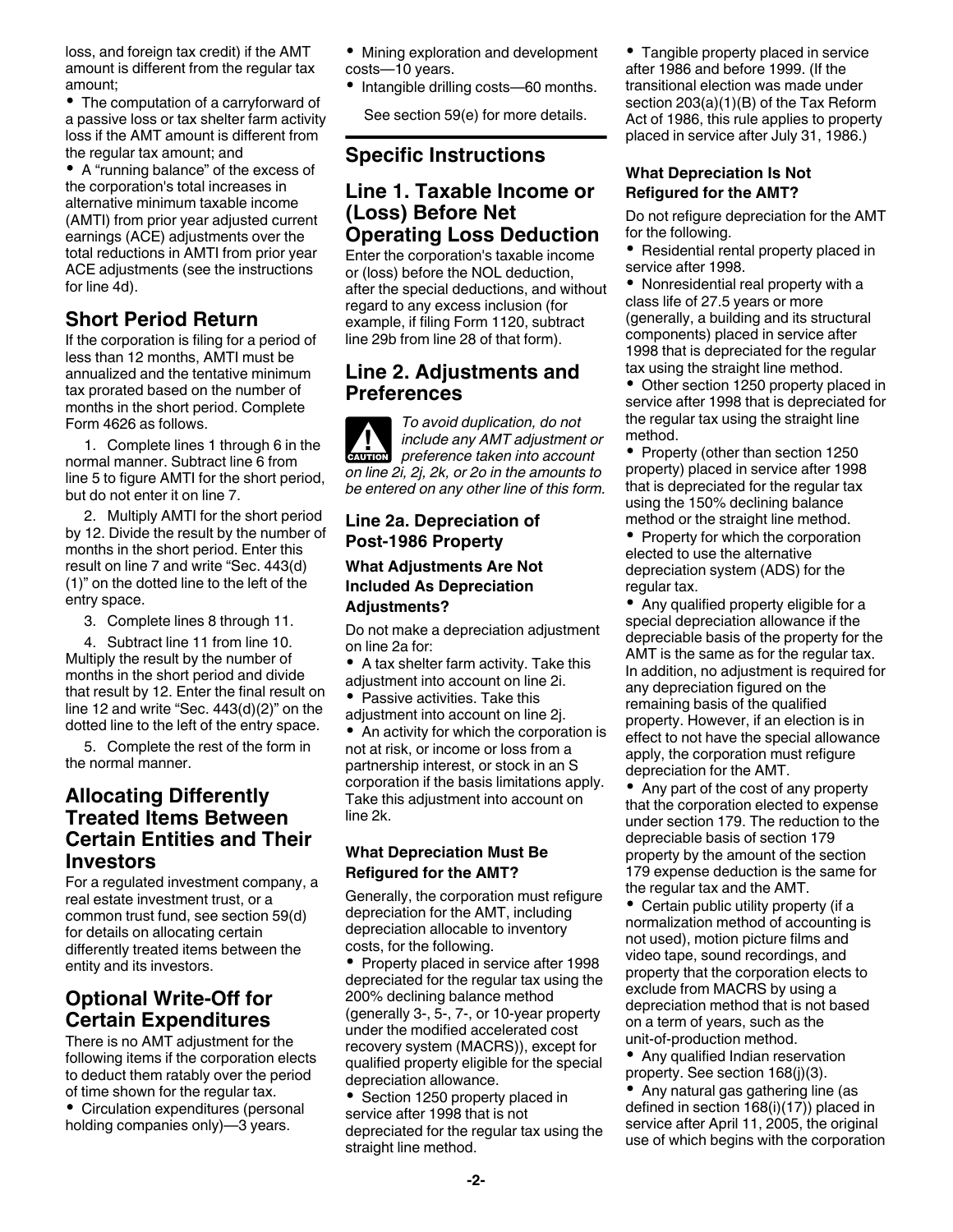after April 11, 2005, and which is not under self-construction or subject to a binding contract in existence before April 12, 2005.

#### **How Is Depreciation Refigured for the AMT?**

#### **Property placed in service after**

**1998.** Use the same convention and recovery period used for the regular tax. Use the straight line method for section 1250 property. For property other than section 1250 property, use the 150% declining balance method, switching to the straight line method the first tax year it gives a larger deduction.

**Property placed in service before 1999.** Refigure depreciation for the AMT using ADS, with the same convention used for the regular tax. See the table below for the method and recovery period to use.

### **Property Placed in Service Before 1999**

| IF the property is.                                                                                                                 | THEN use the <b>THEN</b>                                                                                                                                                         |
|-------------------------------------------------------------------------------------------------------------------------------------|----------------------------------------------------------------------------------------------------------------------------------------------------------------------------------|
| Section 1250 property.                                                                                                              | Straight line method<br>over 40 years.                                                                                                                                           |
| Tangible property<br>(other than section<br>1250 property)<br>depreciated using the<br>straight line method for<br>the regular tax. | Straight line method<br>over the property's<br>AMT class life.                                                                                                                   |
| Any other tangible<br>property.                                                                                                     | 150% declining<br>balance method,<br>switching to the<br>straight line method<br>the first tax year it<br>gives a larger<br>deduction, over the<br>property's AMT class<br>life. |

#### *How is the AMT class life*

*determined?* For property placed in service before 1999, the class life used for the AMT is not necessarily the same as the recovery period used for the regular tax.

The class lives are listed in Rev. Proc. 87-56, 1987-2 C.B. 674, Rev. Proc. 88-22, 1988-1 C.B. 785, and in Pub. 946, How To Depreciate Property.



*See Pub. 946 for tables that can be used to figure AMT depreciation. Rev. Proc. 89-15,* 

*1989-1 C.B. 816, and Pub. 946 have special rules for short tax years and for property disposed of before the end of the recovery period.*

#### **How Is the Line 2a Adjustment Figured?**

Subtract the AMT deduction for depreciation from the regular tax deduction and enter the result on line 2a. If the AMT deduction is more than the regular tax deduction, enter the difference as a negative amount.

In addition to the AMT adjustment to the deduction for depreciation, also adjust the amount of depreciation that was capitalized, if any, to account for the difference between the rules for the regular tax and the AMT. Include on this line the current year adjustment to taxable income, if any, resulting from the difference.

#### **Line 2b. Amortization of Certified Pollution Control Facilities**

For facilities placed in service before 1999, figure the amortization deduction for the AMT using ADS (that is, the straight line method over the facility's class life). For facilities placed in service after 1998, figure the amortization deduction for the AMT under MACRS using the straight line method. Figure the AMT deduction using 100% of the asset's amortizable basis. Do not reduce the corporation's AMT basis by the 20% section 291 adjustment that applied for the regular tax.

Enter the difference between the AMT deduction and the regular tax deduction on line 2b. If the AMT deduction is more than the regular tax deduction, enter the difference as a negative amount.

#### **Line 2c. Amortization of Mining Exploration and Development Costs**



For the AMT, the regular tax deductions under sections 616(a) and 617(a) are not allowed. Instead, capitalize these costs and amortize them ratably over a 10-year period beginning with the tax year in which the corporation paid or incurred them. The 10-year amortization applies to 100% of the mining development and exploration costs paid or incurred during the tax year. Do not reduce the corporation's AMT basis by the 30% section 291 adjustment that applied for the regular tax.

If the corporation had a loss on property for which mining exploration and development costs have not been fully amortized for the AMT, the AMT deduction is the smaller of (a) the loss allowable for the costs had they remained capitalized or (b) the remaining costs to be amortized for the AMT.

Subtract the AMT deduction from the regular tax deduction. Enter the result on line 2c. If the AMT deduction is more than the regular tax deduction, enter the difference as a negative amount.

## **Line 2d. Amortization of Circulation Expenditures**

*Complete this line only if the corporation is a personal*  **holding company. Do not make** <br> **CAUTION** holding company. Do not make *this adjustment for expenditures of a personal holding company for which the company elected the optional 3-year write-off for the regular tax.*

For the regular tax, circulation expenditures may be deducted in full when paid or incurred. For the AMT, these expenditures must be capitalized and amortized over 3 years beginning with the tax year in which the expenditures were made.

If the corporation had a loss on property for which circulation expenditures have not been fully amortized for the AMT, the AMT deduction is the smaller of (a) the loss allowable for the expenditures had they remained capitalized or (b) the remaining expenditures to be amortized for the AMT.

Subtract the AMT deduction from the regular tax deduction. Enter the result on line 2d. If the AMT deduction is more than the regular tax deduction, enter the difference as a negative amount.

## **Line 2e. Adjusted Gain or Loss**

If, during the tax year, the corporation disposed of property for which it is making (or previously made) any of the adjustments described on lines 2a through 2d above, refigure the property's adjusted basis for the AMT. Then refigure the gain or loss on the disposition.

The property's adjusted basis for the AMT is its cost minus all applicable depreciation or amortization deductions allowed for the AMT during the current tax year and previous tax years. Subtract this AMT basis from the sales price to get the AMT gain or loss.

**Dispositions for which line 2i, 2j, and 2k adjustments are made.** The corporation may also have gains or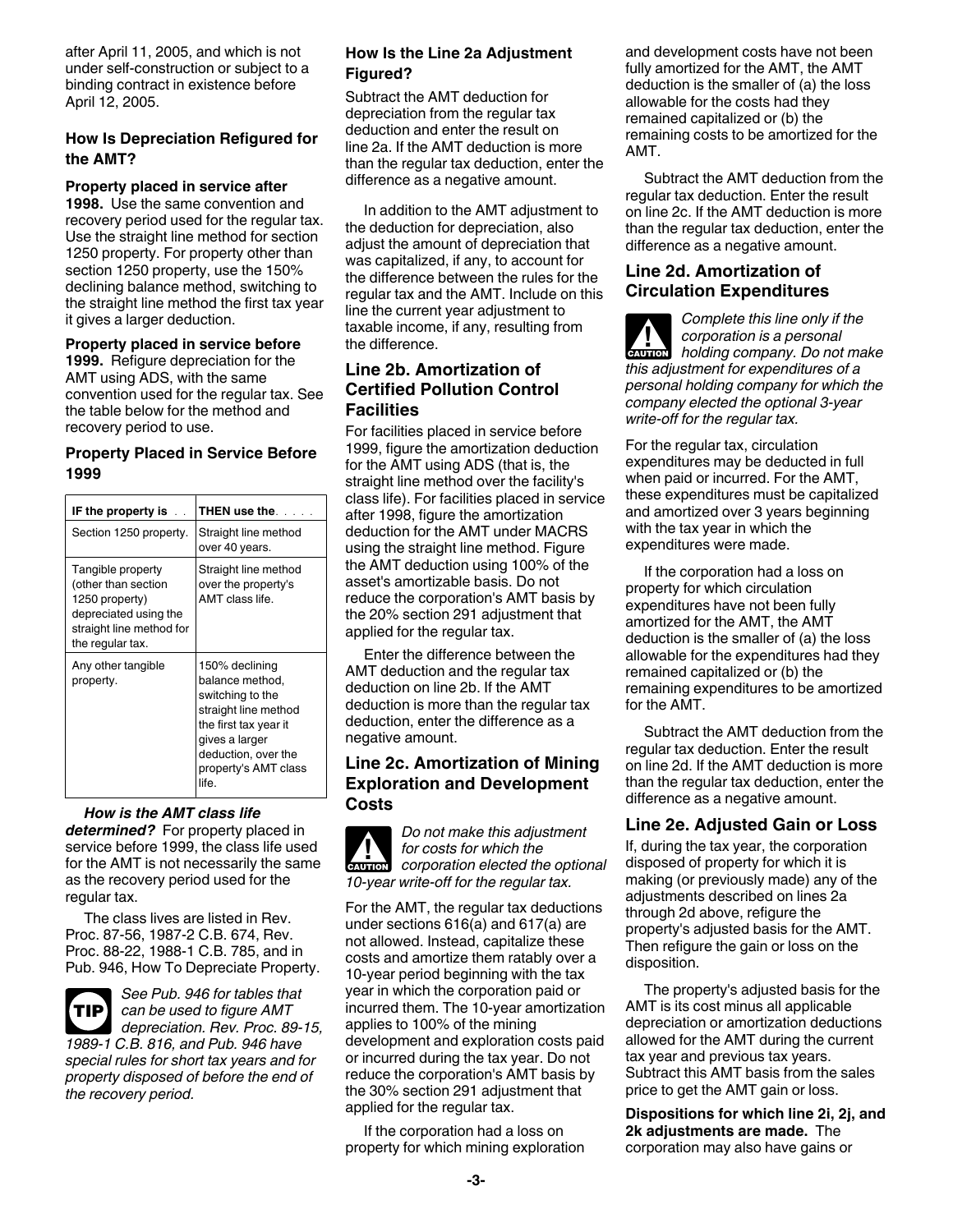losses from lines 2i, 2j, and 2k that must be considered on line 2e. For example, if for the regular tax the corporation reports a loss from the disposition of an asset used in a passive activity, include the loss in the computations for line 2j to determine if any passive activity loss is limited for the AMT. Then, include the AMT passive activity loss allowed that relates to the disposition of the asset on line 2e in determining the corporation's AMT basis adjustment. It may be helpful to refigure the following for the AMT: Form 8810, Corporate Passive Activity Loss and Credit Limitations, and related worksheets, Schedule D (Form 1120), Capital Gains and Losses, Section B of Form 4684, Casualties and Thefts, or Form 4797, Sale of Business Property.

Enter on line 2e the difference between the regular tax gain or loss and the AMT gain or loss. Enter the difference as a negative amount if any of the following apply.

• The AMT gain is less than the regular tax gain.

• The AMT loss exceeds the regular tax loss.

The corporation has an AMT loss and a regular tax gain.

## **Line 2f. Long-Term Contracts**

For the AMT, the corporation generally must use the percentage-of-completion method described in section 460(b) to determine the taxable income from any long-term contract (defined in section 460(f)). However, this rule does not apply to any home construction contract (as defined in section 460(e)(6)).

For contracts excepted from the percentage-of-completion method for the regular tax by section 460(e)(1), determine the percentage of completion using the simplified procedures for allocating costs outlined in section 460(b)(3).

Subtract the regular tax income from the AMT income. Enter the difference on line 2f. If the AMT income is less than the regular tax income, enter the difference as a negative amount.

## **Line 2g. Merchant Marine Capital Construction Funds**

Amounts deposited in these funds are not deductible for the AMT. Earnings on these funds must be included in gross income for the AMT. If the corporation deducted these amounts or excluded them from income for the regular tax, add them back on line 2g.

## **Line 2h. Section 833(b) Deduction**

This deduction is not allowed for the AMT. If the corporation took this deduction for the regular tax, add it back on line 2h.

### **Line 2i. Tax Shelter Farm Activities**

*Complete this line only if the corporation is a personal service corporation and it has a gain or loss from a tax shelter farm activity that is not a passive activity. If the tax shelter farm activity is a passive activity, include the gain or loss in the computations for line 2j.* **ALUTION** 

Refigure all gains and losses reported for the regular tax from tax shelter farm activities by taking into account any AMT adjustments and preferences. Determine the AMT gain or loss using the rules for the regular tax with the following modifications.

• No loss is allowed except to the extent the personal service corporation is insolvent.

• Do not use a loss in the current tax year to offset gains from other tax shelter farm activities. Instead, suspend any loss and carry it forward indefinitely until the corporation has a gain in a subsequent tax year from that same tax shelter farm activity or it disposes of the activity.

*Keep adequate records for losses that are not deductible (and therefore carried forward) for both the AMT and regular tax.* **TIP**

Enter on line 2i the difference between the AMT gain or loss and the regular tax gain or loss. Enter the difference as a negative amount if the corporation had:

• An AMT loss and a regular tax gain,

• An AMT loss that exceeds the regular tax loss, or

A regular tax gain that exceeds the AMT gain.

## **Line 2j. Passive Activities**



*This adjustment applies only to closely held corporations and personal service corporations.*

Refigure all passive activity gains and losses reported for the regular tax by taking into account the corporation's AMT adjustments and preferences and AMT prior year unallowed losses that apply to that activity.

Determine the corporation's AMT passive activity gain or loss using the same rules used for the regular tax. Generally, no loss is allowed. However, if the corporation is insolvent, special rules apply. See section 58(c).

Disallowed losses of a personal service corporation are suspended until the corporation has income from that (or any other) passive activity or until the passive activity is disposed of (that is, its passive losses cannot offset "net active income" (defined in section 469(e)(2)(B) or "portfolio income")). Disallowed losses of a closely held corporation that is not a personal service corporation are treated the same except that, in addition, they may be used to offset "net active income."



*Keep adequate records for losses that are not deductible (and therefore carried forward) for both the AMT and regular tax.*

Enter on line 2j the difference between the AMT gain or loss and the regular tax gain or loss. Enter the difference as a negative amount if the corporation had:

- An AMT loss and a regular tax gain,
- An AMT loss that exceeds the regular tax loss, or

A regular tax gain that exceeds the AMT gain.

### **Tax Shelter Farm Activities That Are Passive Activities**

Refigure all gains and losses reported for the regular tax by taking into account the corporation's AMT adjustments and preferences and AMT prior year unallowed losses.

Use the same rules as outlined above for other passive activities, with the following modifications.

٠ AMT gains from tax shelter farm activities that are passive activities may be used to offset AMT losses from other passive activities.

AMT losses from tax shelter farm activities that are passive activities may not be used to offset AMT gains from other passive activities. These losses must be suspended and carried forward indefinitely until the corporation has a gain in a subsequent year from that same activity or it disposes of the activity.

## **Line 2k. Loss Limitations**

Refigure gains and losses reported for the regular tax from at-risk activities and the corporation's share of distributive items from partnerships by taking into account the corporation's AMT adjustments and preferences. If the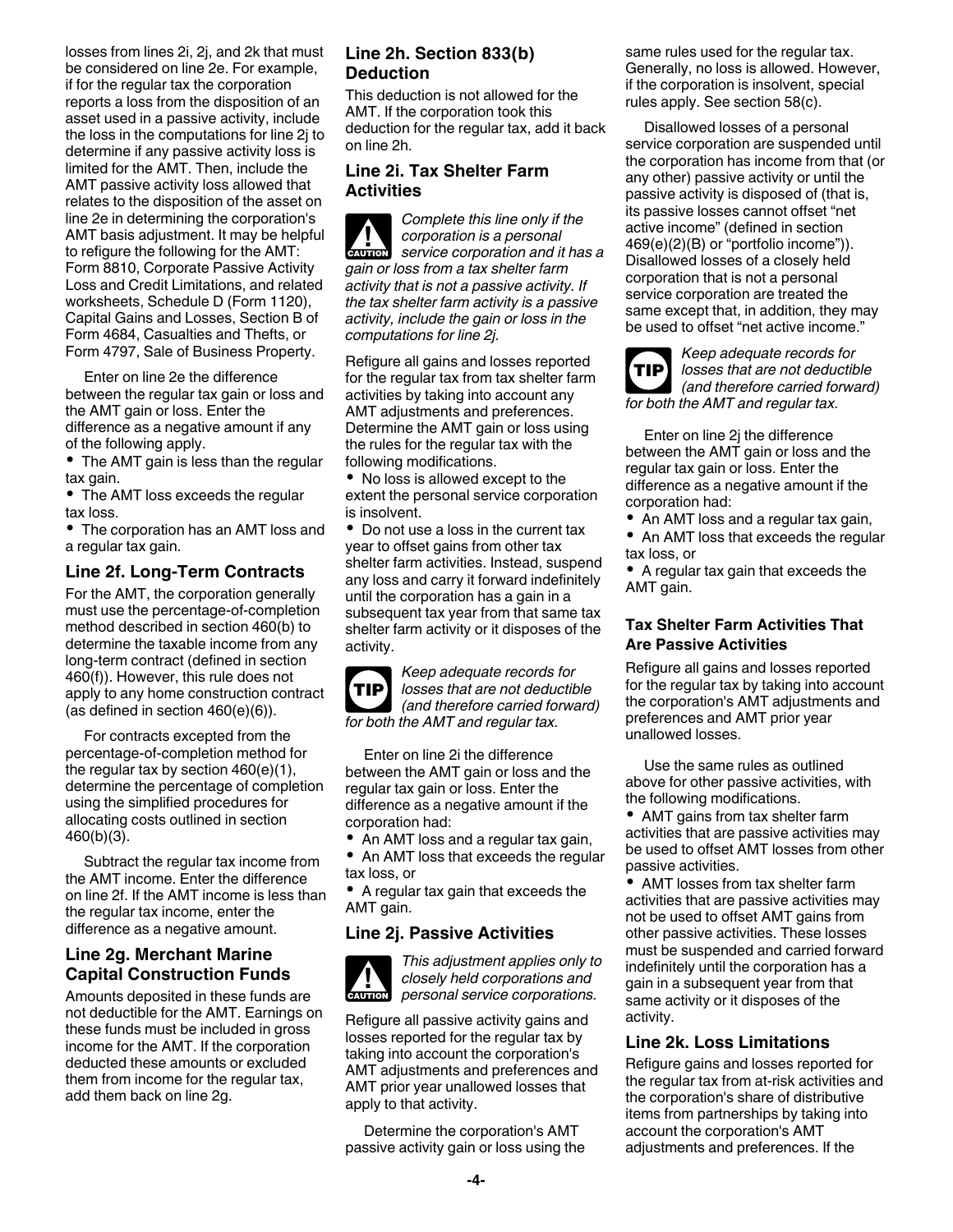corporation has recomputed losses that must be limited for the AMT by section 465 or section 704(d) or the corporation reported losses for the regular tax from at-risk activities or distributive shares of partnership losses that were limited by those sections, figure the difference between the loss limited for the AMT and the loss limited for the regular tax for each applicable at-risk activity or distributive share of partnership loss. "Loss limited" means the amount of loss that is not allowable for the year because of the limitations above.

Enter on line 2k the excess of the loss limited for the AMT over the loss limited for the regular tax. If the loss limited for the regular tax is more than the loss limited for the AMT, enter the difference as a negative amount.

#### **Line 2l. Depletion**

Refigure depletion using only income and deductions allowed for the AMT when refiguring the limit based on taxable income from the property under section 613(a) and the limit based on taxable income, with certain adjustments, under section 613A(d)(1). Also, the depletion deduction for mines, wells, and other natural deposits is limited to the property's adjusted basis at the end of the year, as refigured for the AMT, unless the corporation is an independent producer or royalty owner claiming percentage depletion for oil and gas wells. Figure this limit separately for each property. When refiguring the property's adjusted basis, take into account any AMT adjustments the corporation made this year or in previous years that affect basis (other than the current year's depletion). Do not include in the property's adjusted basis any unrecovered costs of depreciable tangible property used to exploit the deposits (for example, machinery, tools, pipes, etc.).

For iron ore and coal (including lignite), apply the section 291 adjustment before figuring this preference.

Enter on line 2l the difference between the regular tax and the AMT deduction. If the AMT deduction is more than the regular tax deduction, enter the difference as a negative amount.

## **Line 2m. Tax-Exempt Interest Income From Specified Private Activity Bonds**

Enter on line 2m interest income from specified private activity bonds, reduced by any deduction that would have been

allowable if the interest were includible in gross income for the regular tax.

Generally, a specified private activity bond is any private activity bond (as defined in section 141) issued after August 7, 1986, on which the interest is not includible in gross income for the regular tax. Specified private activity bonds do not include:

• Qualified 501(c)(3) bonds;

Certain housing bonds issued after July 30, 2008; and

• Bonds issued in 2009 and 2010. See section 57(a)(5)(C) for more information and other exceptions.

Do not include interest on qualified Gulf Opportunity Zone bonds or qualified Midwestern disaster area bonds.

#### **Line 2n. Intangible Drilling Costs**

*Do not make this adjustment for costs for which the*  **c** for costs for which the<br> **CAUTION** *COPPORATION elected the optional 60-month write-off for the regular tax.*

Intangible drilling costs (IDCs) from oil, gas, and geothermal properties are a preference to the extent excess IDCs exceed 65% of the net income from the properties. Figure the preference for all geothermal deposits separately from the preference for all oil and gas properties that are not geothermal deposits.

**Excess IDCs.** Excess IDCs are the excess of:

• The amount of IDCs the corporation paid or incurred for oil, gas, or geothermal properties that it elected to expense for the regular tax (not including any IDCs paid or incurred for nonproductive wells) reduced by the section 291(b)(1) adjustment for integrated oil companies and increased by any IDCs allowed to be amortized under section 291(b)(2) over

• The amount that would have been allowed if the corporation had amortized that amount over a 120-month period starting with the month the well was placed in production or, alternatively, had elected any method that is permissible in determining cost depletion.

**Net income from oil, gas, and geothermal properties.** Net income is the gross income the corporation received or accrued from all oil, gas, and geothermal wells minus the deductions allocable to these properties (reduced by the excess IDCs). When refiguring net income, use only income and deductions allowed for the AMT.

**Exception.** The preference for IDCs from oil and gas wells does not apply to corporations that are independent producers (that is, not integrated oil companies as defined in section 291(b) (4)). However, this benefit may be limited. First, figure the IDC preference as if this exception did not apply. Then, for purposes of this exception, complete a second Form 4626 through line 5, including the IDC preference. If the amount of the IDC preference exceeds 40% of the amount figured for line 5, enter the excess on line 2n (the benefit of this exception is limited). If the amount of the IDC preference is equal to or less than 40% of the amount figured for line 5, do not include an amount on line 2n for oil and gas wells (the benefit of this exception is not limited).

### **Line 2o. Other Adjustments And Preferences**

Enter the net amount of any other adjustments and preferences, including the following.

## **Income eligible for the American Samoa economic development credit.**

If this income was included in the corporation's taxable income for the regular tax, include this amount on line 2o as a negative amount.

**Income from the biofuel producer, biodiesel, and renewable diesel fuels credits.** If this income was included in the corporation's income for the regular tax, include this amount on line 2o as a negative amount.

**Income as the beneficiary of an estate or trust.** If the corporation is the beneficiary of an estate or trust, include on line 2o the AMT adjustment from Schedule K-1 (Form 1041), Part III, box 12.

#### **Net AMT adjustment from an electing large partnership.** If the

corporation is a partner in an electing large partnership, include on line 2o the amount from Schedule K-1 (Form 1065-B), box 6. Also include on line 2o any amount from Schedule K-1 (Form 1065-B), box 5, unless the corporation is a closely held or personal service corporation. Closely held and personal service corporations should take any amount from box 5 into account when figuring the amount to enter on line 2j.

#### **Patron's AMT adjustment.**

Distributions the corporation received from a cooperative may be includible in income. Unless the distributions are nontaxable, include on line 2o the total AMT patronage dividend adjustment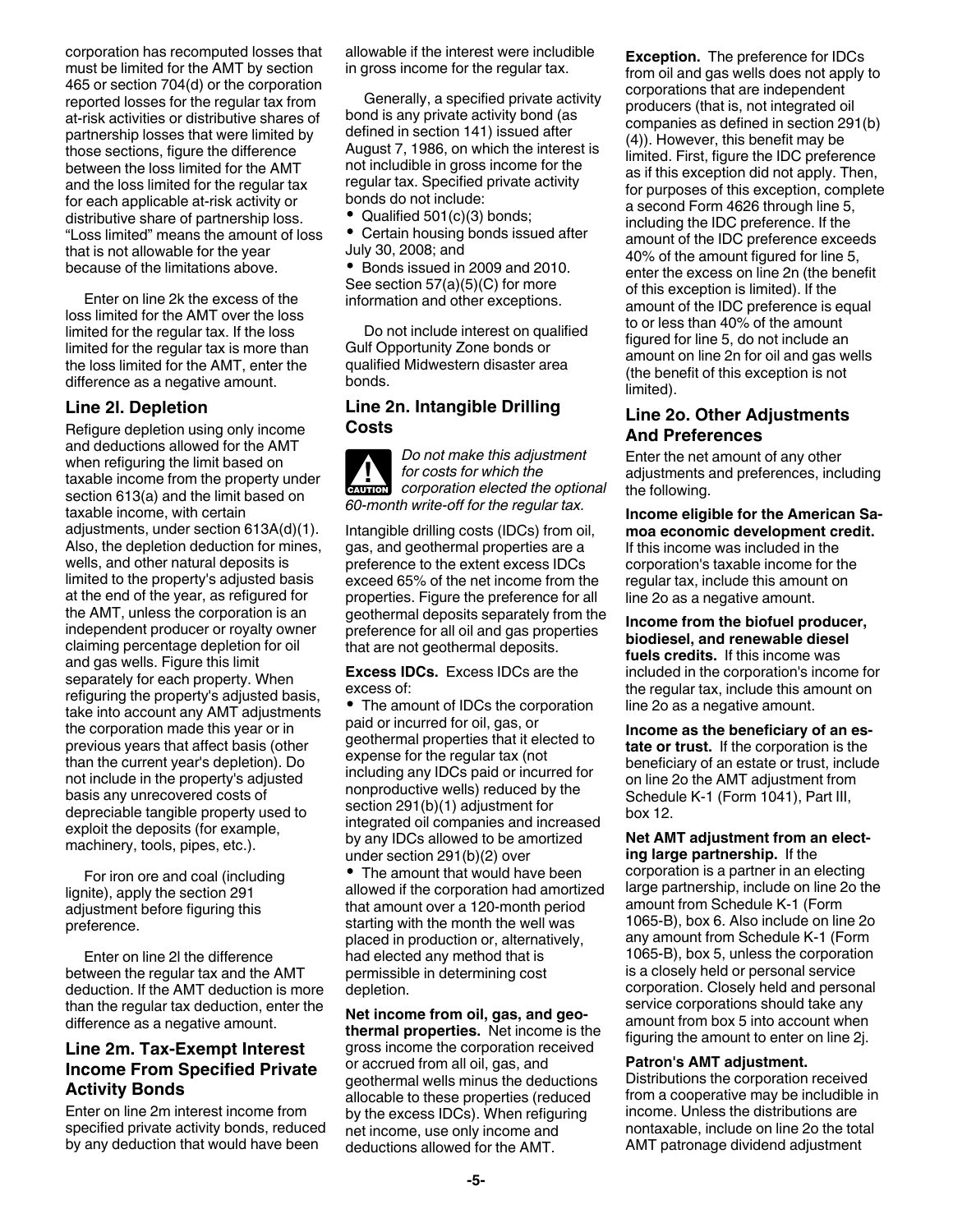reported to the corporation from the cooperative.

**Cooperative's AMT adjustment.** If the corporation is a cooperative, refigure the cooperative's deduction for patronage dividends by taking into account the cooperative's AMT adjustments and preferences. Subtract the cooperative's AMT deduction for patronage dividends from its regular tax deduction for patronage dividends and include the result on line 2o. If the AMT deduction is more than the regular tax deduction, include the result as a negative amount.

#### **Domestic production activities de-**

**duction.** For the AMT, figure the corporation's domestic production activities deduction under section 199 without taking into account any AMT adjustments and preferences. The section 199 deduction for the corporation's AMT is 9% of the smaller of (a) the qualified production activities income or (b) the alternative minimum taxable income (AMTI), determined without taking into account the section 199 deduction. Subtract the corporation's AMT section 199 deduction from its regular tax section 199 deduction and include the result on line 2o. If the AMT deduction is more than the regular tax deduction, include the result as a negative amount.

**Installment sales.** The installment method does not apply for the AMT to any nondealer disposition of property that occurred after August 16, 1986, but before the first day of the corporation's tax year that began in 1987, if an installment obligation to which the proportionate disallowance rule applied arose from the disposition. Include as a negative adjustment on line 2o the amount of installment sale income reported for the regular tax.

**Accelerated depreciation of real property and certain leased personal property (pre-1987).** Refigure depreciation for the AMT using the straight line method for real property for which accelerated depreciation was determined for the regular tax using pre-1987 rules. Use a recovery period of 19 years for 19-year real property and 15 years for low-income housing property. Figure the excess of the regular tax depreciation over the AMT depreciation separately for each property and include only positive adjustments on line 2o.

The adjustment for leased personal property only applies to personal holding companies. For leased personal property other than recovery property, enter the excess of the depreciation claimed for the property for the regular tax using pre-1987 rules over the depreciation allowable for the AMT as refigured using the straight line method.

For leased 10-year recovery property and leased 15-year public utility property, enter the excess of the regular tax depreciation over the depreciation allowable using the straight line method with a half-year convention, no salvage value, and a recovery period of 15 years (22 years for 15-year public utility property).

Figure this amount separately for each property and include only positive adjustments on line 2o.

*This preference generally applies only to property placed applies only to property p*<br> *in service after 1987, but depreciated using pre-1987 rules due to transition provisions of the Tax Reform Act of 1986.*

#### **Related adjustments.** AMT

adjustments and preferences may affect deductions that are based on an income limit (for example, charitable contributions). Refigure these deductions using the income limit as modified for the AMT. Include on line 2o an adjustment for the difference between the regular tax and AMT amounts for all such deductions. If the AMT deduction is more than the regular tax deduction, include the difference as a negative amount.

## **Line 4. Adjusted Current Earnings (ACE) Adjustment**

*The ACE adjustment does not apply to a regulated investment*  **courion** apply to a regulated investable company or a real estate *investment trust. Also, for an affiliated group filing a consolidated return under the rules of section 1501, figure line 4b on a consolidated basis.*

**Line 4b.** The following examples illustrate the manner in which line 3 is subtracted from line 4a to get the amount to enter on line 4b.

**Example 1.** Corporation A has line 4a ACE of \$25,000. If Corporation A has line 3 pre-adjustment AMTI in the amounts shown below, its line 3 and line 4a amounts would be combined as follows to determine the amount to enter on line 4b.

| Line 4a ACE                      |        | \$25,000 \$25,000    | \$25,000 |
|----------------------------------|--------|----------------------|----------|
| Line 3 pre-adj.<br><b>AMTI</b>   | 10,000 | 30,000               | (50,000) |
| Amount to<br>enter<br>on line 4b |        | $$15,000 \$ (5,000)$ | \$75,000 |

**Example 2.** Corporation B has line 4a ACE of \$(25,000). If Corporation B has line 3 pre-adjustment AMTI in the amounts shown below, its line 3 and line 4a amounts would be combined as follows to determine the amount to enter on line 4b.

| Line 4a<br><b>ACE</b>             |            | $$(25,000)$ $$(25,000)$ | \$(25,000) |
|-----------------------------------|------------|-------------------------|------------|
| Line 3<br>pre-adj.<br><b>AMTI</b> | (10,000)   | (30,000)                | 50,000     |
| Amount to<br>enter<br>on line 4b  | \$(15,000) | \$5,000                 | \$(75,000) |

**Line 4d.** A potential negative ACE adjustment (that is, a negative amount on line 4b multiplied by 75%) is allowed as a negative ACE adjustment on line 4e only if the corporation's total increases in AMTI from prior year ACE adjustments exceed its total reductions in AMTI from prior year ACE adjustments (line 4d). The purpose of line 4d is to provide a "running balance" of this limitation amount. As such, the corporation must keep adequate records (for example, a copy of Form 4626 completed at least through line 5) from year to year (even in years in which it does not owe any AMT).

Any potential negative ACE adjustment that is not allowed as a negative ACE adjustment in a tax year because of the line 4d limitation cannot be used to reduce a positive ACE adjustment in any other tax year. Combine lines 4d and 4e of the 2012 Form 4626 and enter the result on line 4d of the 2013 form, but do not enter less than zero.

**Example.** Corporation C, a calendar-year corporation, was incorporated January 1, 2009. Its ACE and pre-adjustment AMTI for 2009 through 2013 were as follows.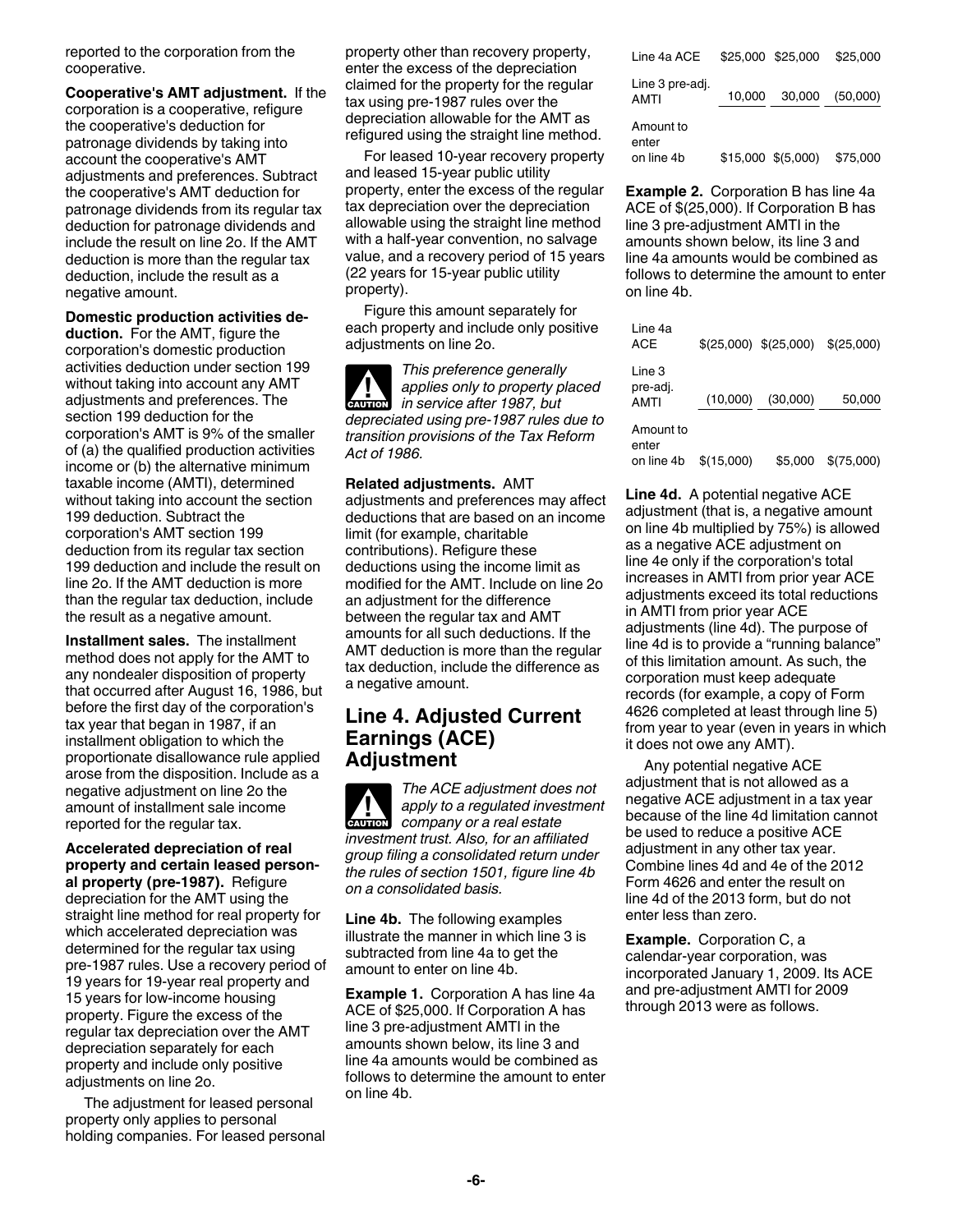|      | <b>ACE</b> | Pre-<br>adjustment<br><b>AMTI</b> |
|------|------------|-----------------------------------|
| Year | Line 4a    | Line 3                            |
| 2009 | \$700.000  | \$800,000                         |
| 2010 | 900.000    | 600.000                           |
| 2011 | 400.000    | 500,000                           |
| 2012 | (100,000)  | 300,000                           |
| 2013 | 250.000    | 100.000                           |

Corporation C subtracts its pre-adjustment AMTI from its ACE in each of the years and then multiplies the result by 75% to get the following potential ACE adjustments for 2009 through 2013.

| Year | <b>ACE minus</b><br>pre-adjustm<br>ent<br><b>AMTI</b><br>Line 4b | <b>Potential</b><br><b>ACE</b><br>adjustment<br>Line 4c |
|------|------------------------------------------------------------------|---------------------------------------------------------|
| 2009 | \$(100,000)                                                      | \$ (75,000)                                             |
| 2010 | 300,000                                                          | 225,000                                                 |
| 2011 | (100,000)                                                        | (75,000)                                                |
| 2012 | (400,000)                                                        | (300,000)                                               |
| 2013 | 150.000                                                          | 112.500                                                 |

Under these facts, Corporation C has the following increases or reductions in AMTI for 2009 through 2013.

|      | Increase or (reduction)<br>in AMTI from ACE<br>adjustment |  |  |
|------|-----------------------------------------------------------|--|--|
| Year | Line 4e                                                   |  |  |
| 2009 | \$0                                                       |  |  |
| 2010 | 225,000                                                   |  |  |
| 2011 | (75,000)                                                  |  |  |
| 2012 | (150,000)                                                 |  |  |
| 2013 | 112.500                                                   |  |  |

In 2009, Corporation C was not allowed to reduce its AMTI by any part of the potential negative ACE adjustment because it had no increases in AMTI from prior year ACE adjustments.

In 2010, Corporation C had to increase its AMTI by the full amount of its potential ACE adjustment. It was not allowed to use any part of its 2009 unallowed potential negative ACE adjustment of \$75,000 to reduce its 2010 positive ACE adjustment of \$225,000.

In 2011, Corporation C was allowed to reduce its AMTI by the full amount of its potential negative ACE adjustment because that amount is less than its line 4d limit of \$225,000.

In 2012, Corporation C was allowed to reduce its AMTI by only \$150,000. Its potential negative ACE adjustment of \$300,000 was limited to its 2010 increase in AMTI of \$225,000 minus its 2011 reduction in AMTI of \$75,000.

In 2013, Corporation C must increase its AMTI by the full amount of its potential ACE adjustment. It cannot use any part of its 2012 unallowed potential negative ACE adjustment of \$150,000 to reduce its 2013 positive ACE adjustment of \$112,500. Corporation C would complete the relevant portion of its 2013 Form 4626 as follows.

| Line | Amount    |
|------|-----------|
| 4a   | \$250,000 |
| 4h   | 150,000   |
| 4c   | 112,500   |
| 4d   | -0-       |
| 4e   | 112,500   |

# **Line 6. Alternative Tax Net Operating Loss Deduction (ATNOLD)**

The ATNOLD is the sum of the alternative tax net operating loss (ATNOL) carrybacks and carryforwards to the tax year, subject to the limitation explained below. For a corporation that held a residual interest in a real estate mortgage investment conduit (REMIC), figure the ATNOLD without regard to any excess inclusion.

The ATNOL for a loss year is the excess of the deductions allowed in figuring AMTI (excluding the ATNOLD) over the income included in AMTI. This excess is figured with the modifications in section 172(d), taking into account the adjustments in sections 56 and 58 and preferences in section 57 (that is, the section 172(d) modifications must be separately figured for the ATNOL).

In applying the rules relating to the determination of the amount of carrybacks and carryforwards, use the modification to those rules described in section 56(d)(1)(B)(ii).

The ATNOLD is generally limited to 90% of AMTI determined without regard to the ATNOLD and any domestic production activities deduction under section 199. To figure AMTI without regard to the ATNOLD, use a second Form 4626 as a worksheet. Complete the second Form 4626 through line 5, but when figuring lines 2l and 2o, treat line 6 as if it were zero. The amount figured on line 5 of the second Form 4626 is the corporation's AMTI determined without regard to the ATNOLD. Add any domestic production activities deduction to this tentative total. The ATNOLD limitation is 90% of this amount.

However, if an ATNOL carried back or carried forward to the tax year is attributable to qualified disaster losses

(as defined in section 172(j)), qualified Gulf Opportunity Zone losses (as defined in section 1400N(k)(2)), qualified recovery assistance losses (as defined in Pub. 4492-A, Information for Taxpayers Affected by the May 4, 2007 Kansas Storms and Tornadoes), qualified disaster recovery assistance losses (as defined in Pub. 4492-B, Information for Affected Taxpayers in the Midwestern Disaster Area), or an applicable 2008 or 2009 NOL for which the corporation elected a 3, 4, or 5-year carryback period (under section 172(b) (1)(H)), the ATNOLD for the tax year is limited to the sum of:

1. The smaller of:

a. The sum of the ATNOL carrybacks and carryforwards to the tax year attributable to net operating losses other than qualified disaster losses, qualified Gulf Opportunity Zone losses, qualified recovery assistance losses, qualified disaster recovery assistance losses, and applicable 2008 and 2009 NOLs for which the corporation made the election under section 172(b)(1)(H); or

b. 90% of AMTI for the tax year (figured without regard to the ATNOLD, as discussed earlier, and the domestic production activities deduction under section 199) plus

2. The smaller of:

a. The sum of the ATNOL carrybacks and carryforwards to the tax year attributable to qualified disaster losses, qualified Gulf Opportunity Zone losses, qualified recovery assistance losses, qualified disaster recovery assistance losses, and applicable 2008 and 2009 NOLs for which the corporation made the election under section 172(b)(1)(H); or

b. 100% of AMTI for the tax year (figured without regard to the ATNOLD, as discussed earlier, and the domestic production activities deduction under section 199) reduced by the amount determined under 1, above.

Enter on line 6 the smaller of the ATNOLD or the ATNOLD limitation. The ATNOL can be carried back or forward using the rules outlined in section 172(b), generally, a two-year carryback and a twenty-year carryforward. An election under section 172(b)(3) to forgo the carryback period for the regular tax also applies for the AMT.

The ATNOL carried back or forward may differ from the NOL (if any) that is carried back or forward for the regular tax. Keep adequate records for both the AMT and the regular tax.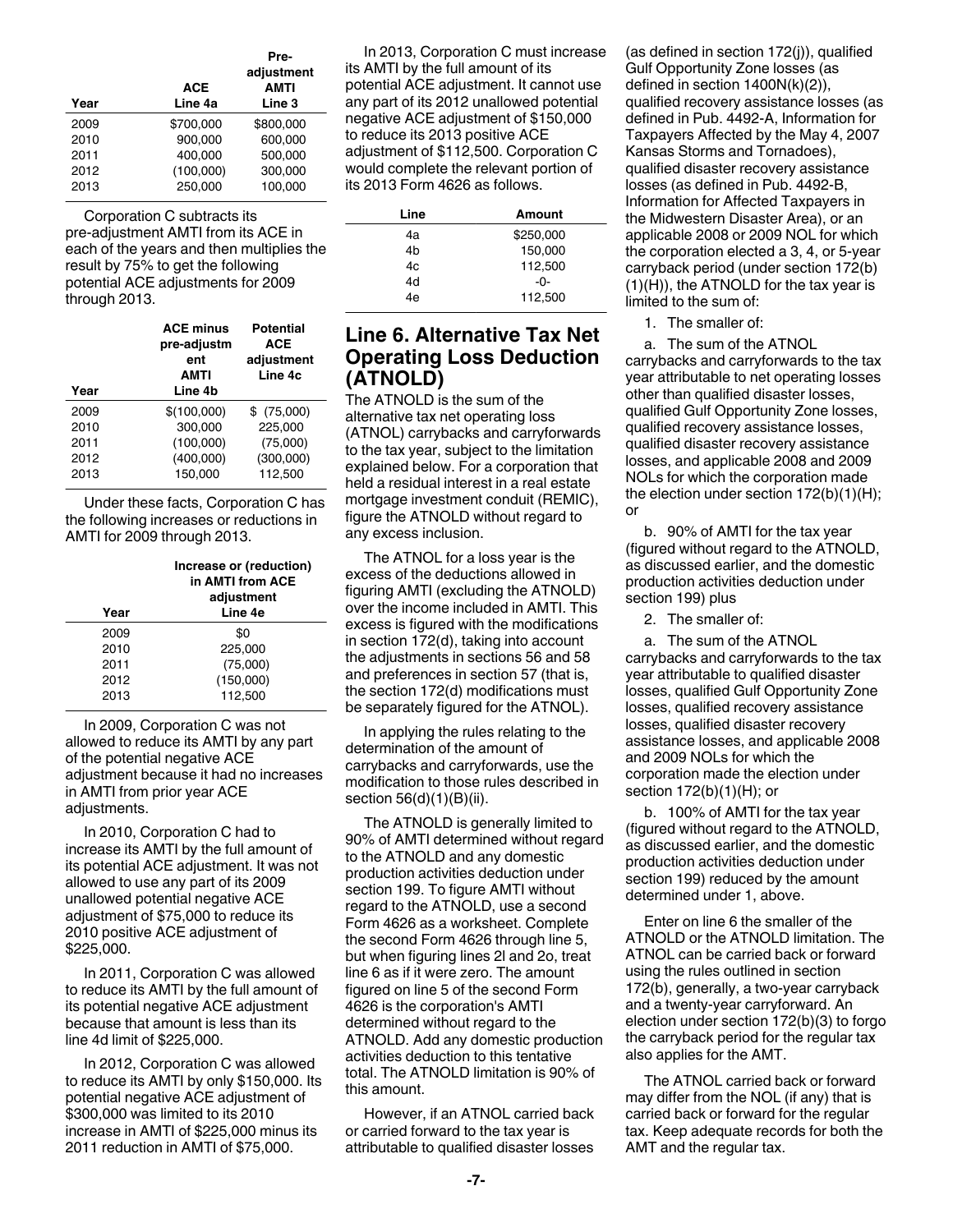# **Line 7. Alternative Minimum Taxable Income**

For a corporation that held a residual interest in a REMIC and is not a thrift institution, line 7 may not be less than the total of the amounts shown on Schedule(s) Q (Form 1066), Quarterly Notice to Residual Interest Holder of REMIC Taxable Income or Net Loss Allocation, line 2c, for the periods included in the corporation's tax year. If the total of the line 2c amounts is larger than the amount the corporation would otherwise enter on line 7, enter that total and write "Sch. Q" on the dotted line next to line 7.

## **Line 8. Exemption Phase-Out Computation**

*If alternative minimum taxable income entered on line 7 is*  **CAUTION** *income entered on line 7 is*<br>
\$310,000 or more, skip lines 8a *and 8b and enter - 0- on line 8c. You cannot take an exemption.*

**Line 8a.** If this Form 4626 is for a member of a controlled group of corporations, subtract \$150,000 from the combined AMTI of all members of the controlled group. Divide the result among the members of the group in the same manner as the \$40,000 tentative exemption is divided among the members. Enter this member's share on line 8a. The tentative exemption must be divided equally among the members, unless all members consent to a different allocation. See section 1561 for details.

**Line 8c.** If this Form 4626 is for a member of a controlled group of corporations, reduce the member's share of the \$40,000 tentative exemption by the amount entered on line 8b.

## **Line 10**

Multiply line 9 by 20% (.20) and enter that amount on line 10.

# **Line 11. Alternative Minimum Tax Foreign Tax Credit (AMTFTC)**

The AMTFTC is the foreign tax credit refigured as follows.

1. Complete a separate AMT Form 1118, Foreign Tax

Credit—Corporations, for each separate limitation category specified at the top of Form 1118. Include as a separate limitation category, dividends received from a corporation that qualifies for the American Samoa economic

development credit, if the dividends-received deduction for those dividends is disallowed under the ACE rules.

In determining if any income is "high-taxed" in applying the separate limitation categories, use the AMT rate (20%) instead of the regular tax rate.

2. For each separate AMT Form 1118, if the corporation previously made or is making the simplified limitation election (discussed below), skip Schedule A and enter on Schedule B, Part II, line 7, the same amount you entered on that line for the regular tax. Otherwise, complete Schedule A using only income and deductions that are allowed for the AMT and attributable to sources outside the United States.

3. For each separate AMT Form 1118, complete Schedule B, Part II. Enter any AMTFTC carryover on Schedule B, Part II, line 5. Enter the AMTI from Form 4626, line 7, on Schedule B, Part II, line 8a. Enter the amount from Form 4626, line 10, on Schedule B, Part II, line 10. When completing Schedule B, treat as a tax paid to a foreign country 75% of any withholding or income tax paid to American Samoa on dividends received from a corporation that qualified for the American Samoa economic development credit (if the dividends-received deduction for those dividends is disallowed under the ACE rules).

4. For the AMT Form 1118, complete Schedule B, Part III, Summary of Separate Credits. The total foreign tax credit is the amount on line 6.

5. Enter on Form 4626, line 11, the smaller of:

- The amount on Form 4626, line 10, or
- The amount from the AMT Form
- 1118, Schedule B, Part III, line 6.

The corporation can use any reasonable method, consistently applied, to apportion the disallowed amount among the separate limitation categories (including the general limitation income category). Any AMT foreign tax credit for each separate limitation category that the corporation cannot claim (because of the limitation fraction) is treated as a credit carryback or carryforward for that limitation category under section 904(c). Because these amounts may differ from the amounts that are carried back or forward for the regular tax, keep adequate records for both the AMT and regular tax. When carried back or forward, the credit is reported on

Schedule B, Part II, line 5, of the carryover year's AMT Form 1118 for that separate limitation category.

### **Simplified Limitation Election**

The corporation may elect to use a simplified section 904 limitation to figure its AMTFTC. The corporation must make the election for its first tax year beginning after 1997 for which it claims an AMTFTC. If it does not make the election for that tax year, it may not make the election for a later tax year. Once made, the election applies to all later tax years and may only be revoked with IRS consent.

If the corporation made the election for each of its AMT separate limitations, the corporation uses its separate limitation income or loss that it determined for the regular tax (instead of refiguring the separate limitation income or loss for the AMT, as described earlier).

# **Line 13**

Enter the corporation's regular tax liability (as defined in section 26(b)) minus any foreign tax credit (for example, Form 1120, Schedule J, line 2 minus any foreign tax credit entered on Schedule J, line 5a), and minus any applicable American Samoa economic development credit from Form 5735 included on Schedule J, line 5b).

Do not include any:

- Tax on accumulation distribution of trusts from Form 4970,
- Recapture of investment credit (under section 49(b) or 50(a)) from Form 4255,
- Recapture of low-income housing credit (under section 42(j) or (k)) from Form 8611, or

• Recapture of any other credit.

## **Adjusted Current Earnings (ACE) Worksheet Instructions**

## **Treatment of Certain Ownership Changes**

If a corporation with a net unrealized built-in loss (within the meaning of section 382(h)) undergoes an ownership change (within the meaning of section 382(g) and Regulations section  $1.56(g)-1(k)(2)$ , refigure the adjusted basis of each asset of the corporation (immediately after the ownership change). The new adjusted basis of each asset is its proportionate share (based on respective fair market values) of the fair market value of the corporation's assets (determined under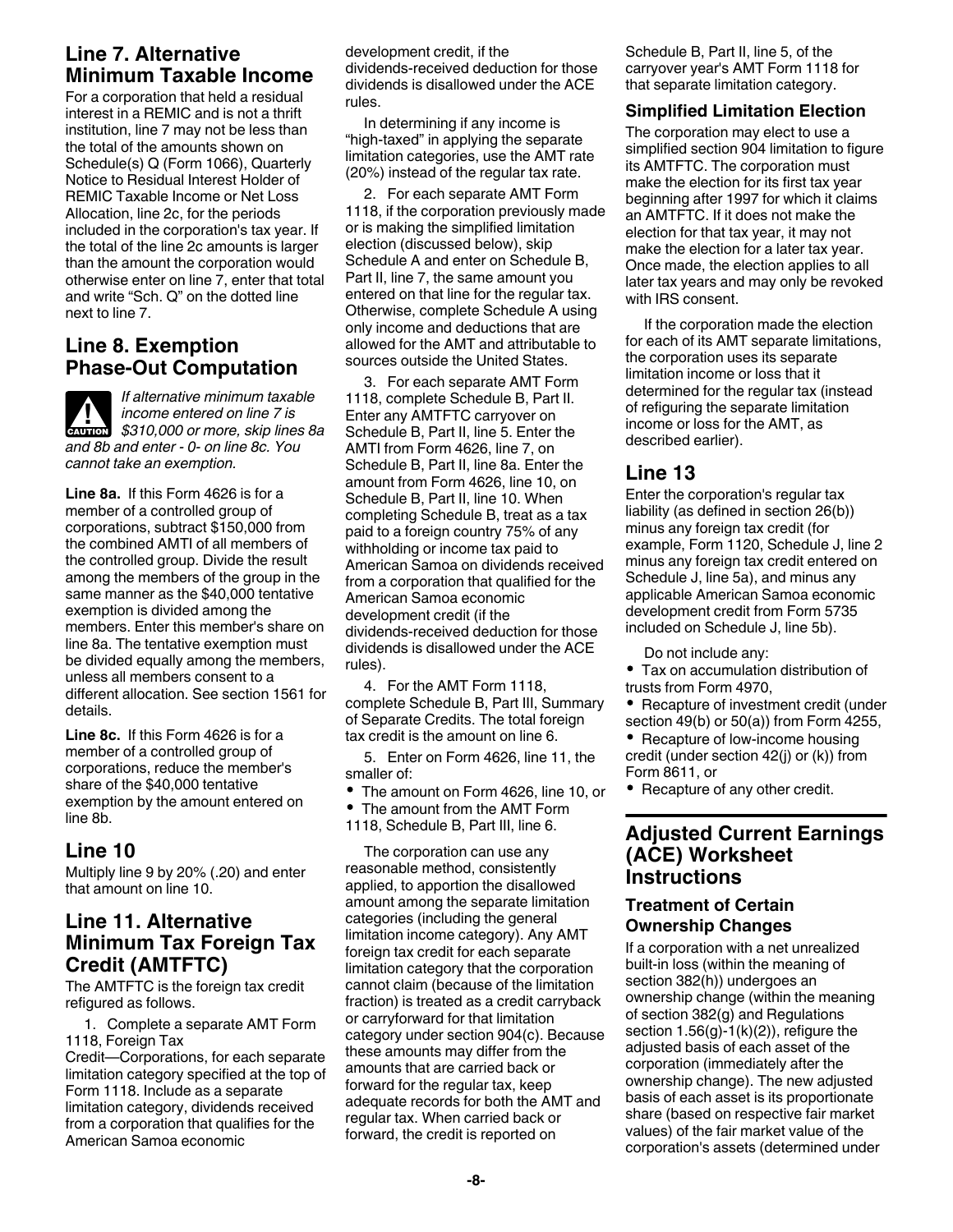section 382(h)) immediately before the ownership change.

To determine if the corporation has a net unrealized built-in loss immediately before an ownership change, use the aggregate adjusted basis of its assets used for figuring its ACE. Also, use these new adjusted bases for all future ACE calculations (such as depreciation and gain or loss on disposition of an asset).

#### **Line 2. ACE Depreciation Adjustment**

#### **Line 2a. AMT depreciation.**

Generally, the amount entered on this line is the depreciation the corporation claimed for the regular tax (Form 4562, line 22), modified by the AMT depreciation adjustments reported on lines 2a and 2o of Form 4626.

**Line 2b(1). Post-1993 property.** For property placed in service after 1993, the ACE depreciation is the same as the AMT depreciation. Therefore, enter on line 2b(1) the same depreciation expense you included on line 2a of this worksheet for such property.

**Line 2b(2). Post-1989, pre-1994 property.** For property placed in service in a tax year that began after 1989 and before 1994, use the ADS depreciation described in section 168(g). However, for property (a) placed in service in a tax year that began after 1989 and (b) described in sections 168(f)(1) through (4), use the same depreciation claimed for the regular tax and enter it on line 2b(5).

#### **Line 2b(3). Pre-1990 MACRS proper-**

**ty.** For MACRS property generally placed in service after 1986 and in a tax year that began before 1990, figure depreciation by using the property's AMT adjusted basis as of the close of the last tax year beginning before 1990 and by using the straight line method over the remainder of the recovery period for the property under ADS. In doing so, use the convention that would have applied to the property under section 168(d). For more information (including an example that illustrates the application of these rules), see Regulations section 1.56(g)-1(b)(2).

**Line 2b(4). Pre-1990 original ACRS property.** For ACRS property generally placed in service in a tax year that began after 1980 and before 1987, figure depreciation by using the property's regular tax adjusted basis as of the close of the last tax year beginning before 1990 and by using the

straight line method over the remainder of the recovery period for the property under ADS. In doing so, use the convention that would have applied to the property under section 168(d) (without regard to section 168(d)(3)). For more information (including an example that illustrates the application of these rules), see Regulations section  $1.56(g)-1(b)(3)$ .

**Line 2b(5). Property described in sections 168(f)(1) through (4).** For this property, use the regular tax depreciation, regardless of when the property was placed in service.

*Line 2b(5) takes priority over lines 2b(1), 2b(2), 2b(3), and*   $\frac{2b(4)}{2b(4)}$ . For property that is *described in sections 168(f)(1) through (4), use line 2b(5) instead of the line 2b(1), 2b(2), 2b(3), or 2b(4) that would otherwise apply.*

**Line 2b(6). Other property.** Use the regular tax depreciation for (a) property placed in service before 1981 and (b) property placed in service after 1980, in a tax year that began before 1990, that is excluded from MACRS by section 168(f)(5)(A)(i) or original ACRS by section 168(e)(4), as in effect before the Tax Reform Act of 1986.

**Line 2c. Total ACE depreciation.**  Subtract line 2b(7) from line 2a and enter the result on line 2c. If line 2b(7) exceeds line 2a, enter the difference as a negative amount.

#### **Line 3. Inclusion in ACE of Items Included in Earnings and Profits (E&P)**

In general, any income item that is not taken into account (see below) in determining the corporation's pre-adjustment AMTI but that is taken into account in determining its E&P must be included in ACE. Any such income item can be reduced by all items related to that income item and that would be deductible when figuring pre-adjustment AMTI if the income items to which they relate were included in the corporation's pre-adjustment AMTI for the tax year. Examples of these income items and the adjustments that relate to them include:

• Interest income from tax-exempt obligations excluded under section 103 minus any costs incurred in carrying these tax-exempt obligations and

• Proceeds of life insurance contracts excluded under section 101 minus the basis in the contract for purposes of ACE.

An income item is considered taken into account without regard to the timing of its inclusion in a corporation's pre-adjustment AMTI or its E&P. Only income items that are permanently excluded from pre-adjustment AMTI are included in ACE. An income item will not be considered taken into account merely because the proceeds from that item might eventually be reflected in the pre-adjustment AMTI of another taxpayer (for example, that of a shareholder) on the liquidation or disposal of a business.

**Exceptions.** Do not make an adjustment for the following.

Any income from discharge of indebtedness excluded from gross income under section 108 (or the corresponding provision of prior law).

Any extraterritorial income excluded from gross income under repealed section 114.

For an insurance company taxed under section 831(b), any amount not included in gross investment income (as defined in section 834(b)).

• Any special subsidy payment for prescription drug plans excluded from gross income under section 139A.

 $\bullet$ Any qualified shipping income excluded under section 1357.

• Tax-exempt interest on certain housing bonds issued after July 30, 2008, excluded under section 57(a)(5)  $(C)(iii)$ .

Tax-exempt interest on certain private activity bonds issued in 2009 and 2010. Special rules apply to refunding bonds. See section 56(g)(4) (B)(iv).

**Line 3d.** Include in ACE the income on life insurance contracts (as determined under section 7702(g)) for the tax year minus the part of any premium attributable to insurance coverage.

**Line 3e.** Do not include any adjustment related to the E&P effects of any charitable contribution.

#### **Line 4. Disallowance of Items Not Deductible From E&P**

Generally, no deduction is allowed when figuring ACE for items not taken into account (see below) in figuring E&P for the tax year. These amounts increase ACE if they are deductible in figuring pre-adjustment AMTI (that is, they would be positive adjustments).

However, there are exceptions. Do not add back:

Any deduction allowable under section 243 or 245 for any dividend that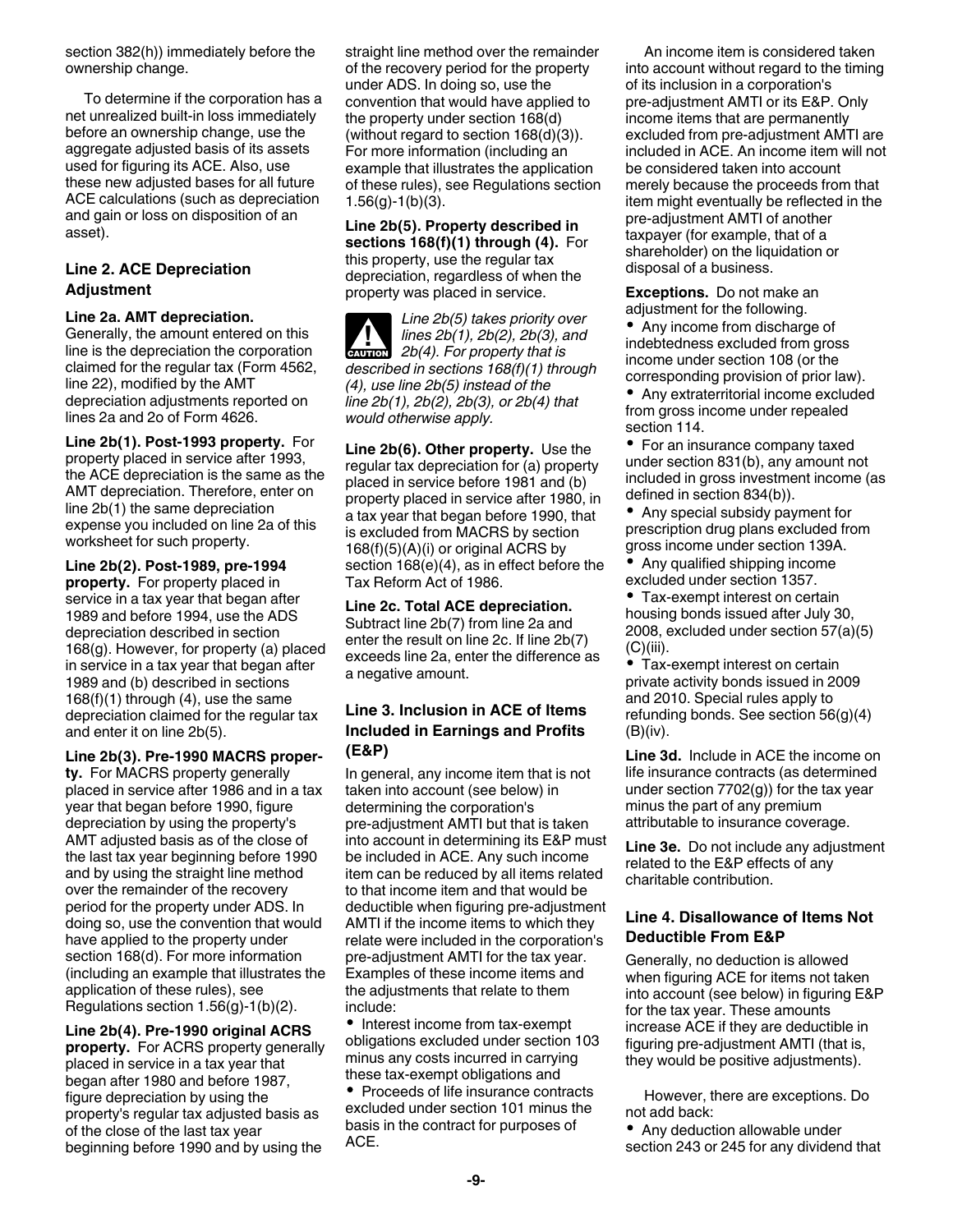qualifies for a 100% dividends-received deduction under section 243(a), 245(b), or 245(c) and

• Any dividend received from a 20%-owned corporation (see section 243(c)(2)), but only if the dividend is from income of the paying corporation that is subject to federal income tax.

• Any allowable domestic production activities deduction under section 199.

Special rules apply to:

Dividends from certain possession corporations operating in American Samoa.

Certain dividends received by certain cooperatives.

An item is considered taken into account without regard to the timing of its deductibility in figuring pre-adjustment AMTI or E&P. Therefore, only deduction items that are permanently disallowed in figuring E&P are disallowed in figuring ACE.

**Items for which no adjustment is necessary.** Generally, no deduction is allowed for an item in figuring ACE if the item is not deductible in figuring pre-adjustment AMTI (even if the item is deductible in figuring E&P). The only exceptions to this general rule are the related reductions to an income item described in the second sentence of the instructions for line 3 above. Deductions that are not allowed in figuring ACE include:

Capital losses that exceed capital gains;

Bribes, fines, and penalties

disallowed under section 162; Charitable contributions that exceed the limitations of section 170;

Meals and entertainment expenses that exceed the limitations of section  $274$ 

Federal taxes disallowed under section 275; and

• Golden parachute payments that exceed the limitation of section 280G.

**Line 4e.** Do not include any adjustment related to the E&P effects of any charitable contribution.

#### **Line 5. Other Adjustments**

**Line 5a.** Except as noted below, in figuring ACE, determine the deduction for intangible drilling costs under section 312(n)(2)(A).

Subtract the ACE expense (if any) from the AMT expense (used to figure line 2n of Form 4626) and enter the result on line 5a. If the ACE expense

exceeds the AMT amount, enter the result as a negative amount.

**Exception.** The above rule does not apply to amounts paid or incurred for any oil or gas well by corporations that are independent producers (that is, not integrated oil companies as defined in section 291(b)(4)). If this exception applies, do not enter an amount on line 5a for oil and gas wells.

**Line 5b.** When figuring ACE, the current year deduction for circulation expenditures under section 173 does not apply. Therefore, treat circulation expenditures for ACE using the case law that existed before section 173 was enacted.

Subtract the ACE expense (if any) from the regular tax expense (for a personal holding company, from the AMT expense used to figure line 2d of Form 4626) and enter the result on line 5b. If the ACE expense exceeds the regular tax amount (for a personal holding company, the AMT amount), enter the result as a negative amount.



*Do not make this adjustment for expenditures for which the corporation elected the optional 3-year write-off under section 59(e) for the regular tax.*

**Line 5c.** When figuring ACE, the amortization provisions of section 248 do not apply. Therefore, charge all organizational expenditures to a capital account and do not take them into account when figuring ACE until the corporation is sold or otherwise disposed of. Enter on line 5c all amortization deductions for organizational expenditures that were taken for the regular tax during the tax year.

**Line 5d.** The LIFO inventory adjustments provided in section 312(n) (4) apply in figuring ACE. See Regulations section 1.56(g)-1(f)(3).

**Line 5e.** For any installment sale in a tax year that began after 1989, a corporation generally cannot use the installment method to figure ACE. However, it may use the installment method for the applicable percentage (as determined under section 453A) of the gain from any installment sale to which section 453A(a)(1) applies.

Subtract the installment sale income reported for AMT from the ACE income from the sales and enter the result on line 5e. If the ACE income from the sales is less than the AMT amount,

enter the difference as a negative amount.

#### **Line 6. Disallowance of Loss on Exchange of Debt Pools**

When figuring ACE, a corporation may not recognize any loss on the exchange of any pool of debt obligations for any other pool of debt obligations having substantially the same effective interest rates and maturities. Add back (that is, enter as a positive adjustment) on line 6 any such loss to the extent recognized for the regular tax.

### **Line 7. Acquisition Expenses of Life Insurance Companies for Qualified Foreign Contracts**

For ACE, acquisition expenses of life insurance companies for qualified foreign contracts (as defined in section 807(e)(4) without regard to the treatment of reinsurance contract rules of section 848(e)(5) must be capitalized and amortized by applying the treatment generally required under generally accepted accounting principles (and as if this rule applied to such contracts for all applicable tax years).

Subtract the ACE expense (if any) from the regular tax expense and enter the result on line 7. If the ACE expense is more than the regular tax expense, enter the result as a negative amount.

#### **Line 8. Depletion**

When figuring ACE, the allowance for depletion for any property placed in service in a tax year that began after 1989 generally must be determined under the cost depletion method.

Subtract the ACE expense (if any) from the AMT expense (used to figure line 2l of Form 4626) and enter the result on line 8 of the worksheet. If the ACE expense is more than the AMT amount, enter the result as a negative amount.

**Exception.** Independent oil and gas producers and royalty owners that figured their regular tax depletion deduction under section 613A(c) do not have an adjustment for ACE purposes.

#### **Line 9. Basis Adjustments in Determining Gain or Loss From Sale or Exchange of Pre-1994 Property**

If, during the tax year, the corporation disposed of property for which it is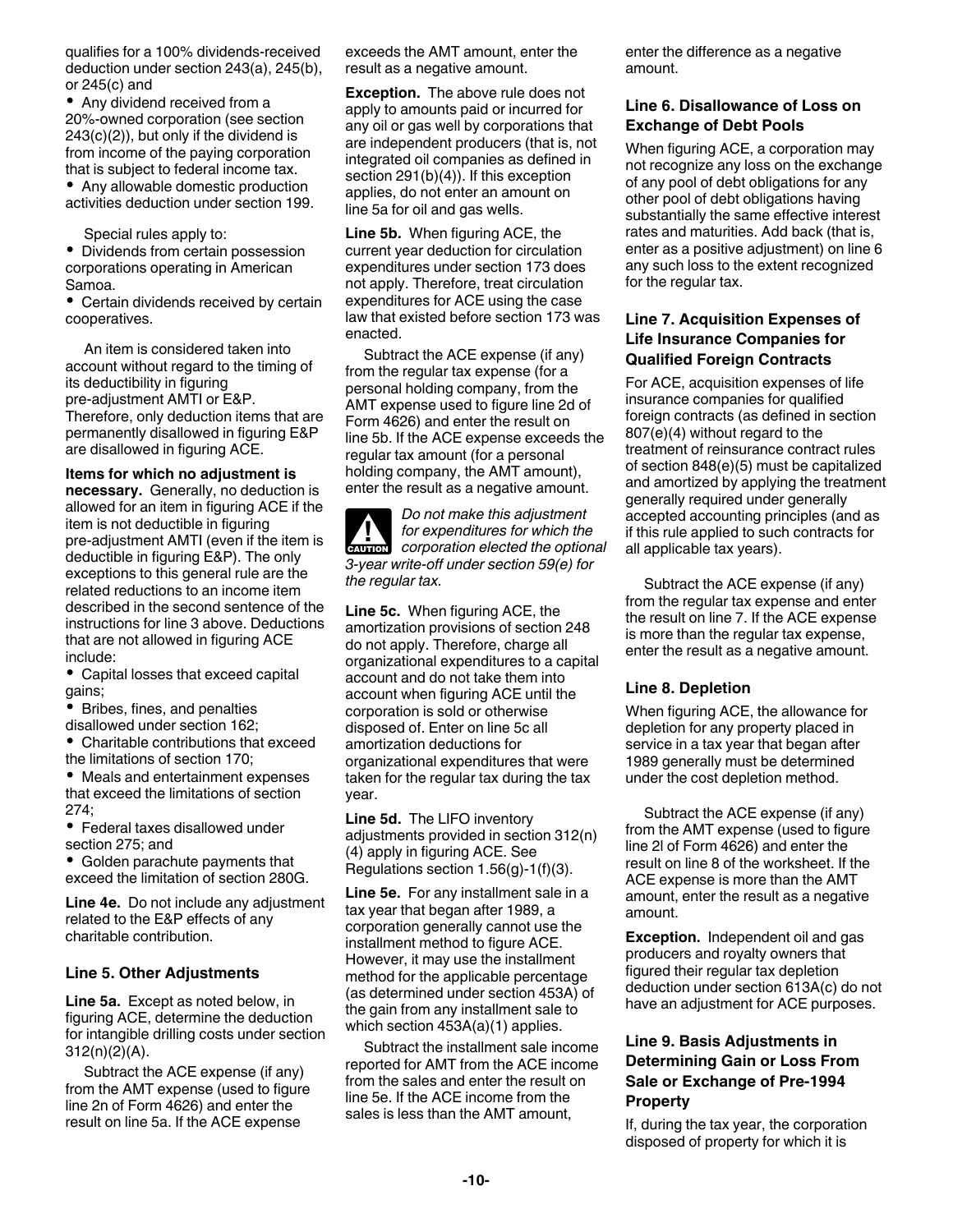making (or previously made) any of the ACE adjustments, refigure the property's adjusted basis for ACE. Then refigure the property's gain or loss.

Enter the difference between the AMT gain or loss (used to figure line 2e of Form 4626) and the ACE gain or loss. Enter the difference as a negative amount if any of the following apply.

• The ACE gain is less than the AMT gain.

• The ACE loss is more than the AMT loss.

The corporation had an ACE loss and an AMT gain.

#### **Paperwork Reduction Act Notice.**

We ask for the information on this form to carry out the Internal Revenue laws of the United States. You are required to give us the information. We need it to ensure that you are complying with these laws and to allow us to figure and collect the right amount of tax.

You are not required to provide the information requested on a form that is subject to the Paperwork Reduction Act unless the form displays a valid OMB control number. Books or records relating to a form or its instructions must be retained as long as their contents may become material in the administration of any Internal Revenue law. Generally, tax returns and return information are confidential, as required by section 6103.

The time needed to complete and file this form will vary depending on

individual circumstances. The estimated average time is:

| Learning about the                       |  |
|------------------------------------------|--|
| law or the form $\ldots$ 12 hr., 00 min. |  |
| <b>Preparing and</b>                     |  |
| sending the form to                      |  |
| <b>the IRS</b> $\ldots$ 12 hr., 51 min.  |  |

If you have comments concerning the accuracy of these time estimates or suggestions for making this form simpler, we would be happy to hear from you. See the instructions for the tax return with which this form is filed.